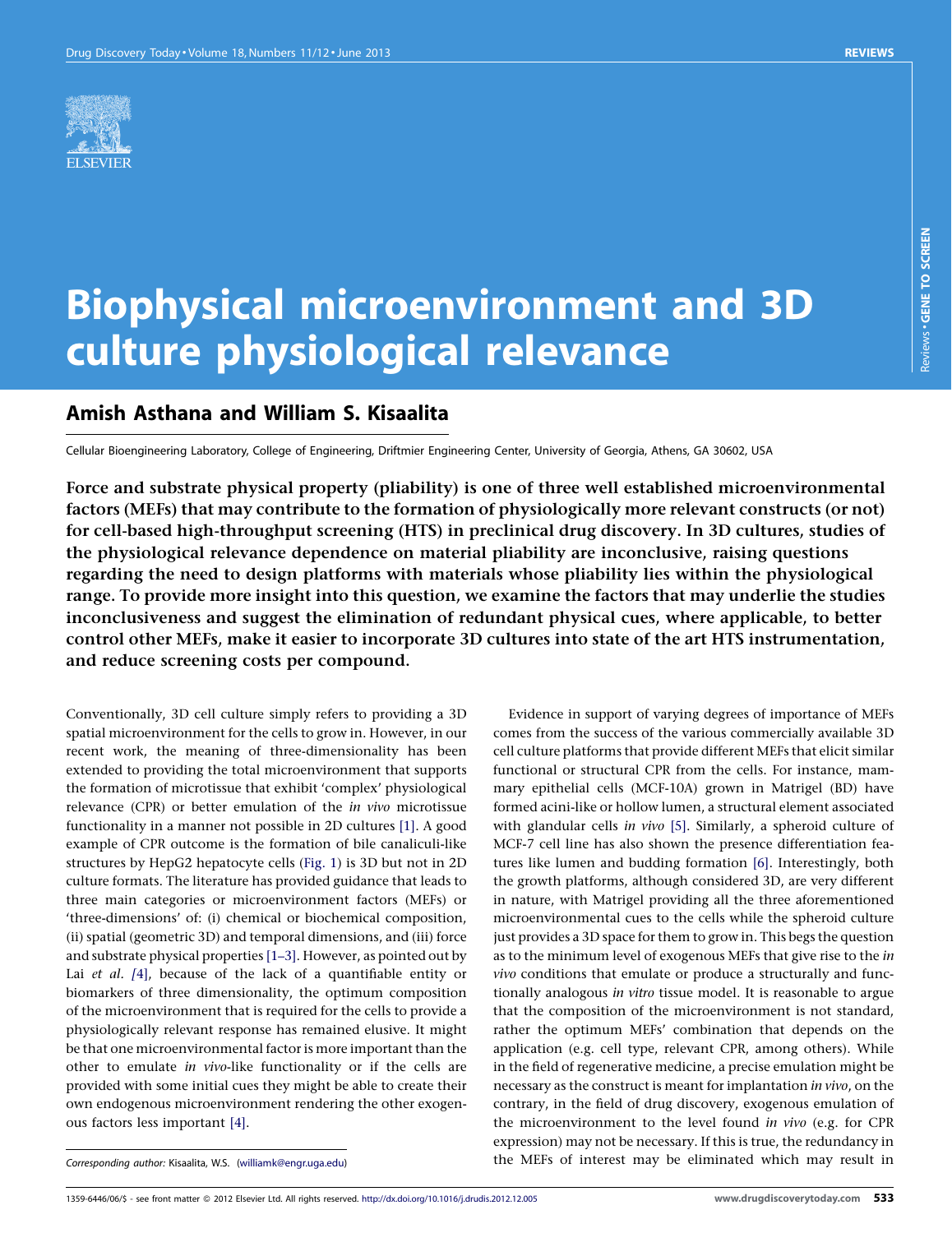

<span id="page-1-0"></span>

#### FIGURE 1

Formation of in vivo-like bile canaliculi structures by HepG2 hepatocytes that is only observed in 3D but not 2D culture formats. (a) Illustrative schematic of liver tissue in vivo. (b) Transmission electron micrographs showing pericanalicular region of two adjoining periportal hepatocytes of adult rat liver tissue – labeled structures are the bile canaliculus (BC), mitochondria (M), Golgi apparatus (G) and tight junctional regions (arrowheads). (c) Almost identical transmission electron micrograph of HepG2 cells cultured on 3D porous polystyrene scaffolds (sc) for 21 days [\[61\]](#page-6-0), exhibiting tight junction (tj) complexes between adjacent cell; The void formed in-between cells in (c) closely resembles the in vivo bile canaliculus (bc) in (b) and is similarly lined with microvilli (mv). Bar = 500 nm.

reduction in cost and making it easier to configure for state of the art high-throughput screening (HTS) instrumentation. Herein we illustrate this 'conjecture' with a focus on substrate/scaffold pliability MEF, one of the three 'dimensions.'

# Cell–substrate interaction – biophysical constraints in 3D platforms

Cells exert stress on their matrix during morphogenesis, tissue remodeling, differentiation, and normal physiological activities. The rigidity of the matrix along with the number of receptormediated adhesions formed by the cells with the microenvironment influence the extent to which the matrix can be contracted by them [\[7\]](#page-5-0). This in turn generates intracellular tension which leads to the formation of stress fibers in the cells. If the matrix is rigid, it is more difficult for the cells to contract it, resulting in differential cell functions [\[2\],](#page-5-0) wherein lies the importance of providing an optimal biophysical microenvironment to the cells in vitro. Most of the 3D platforms that are commercially available ([Table](#page-2-0) 1) can be broadly classified into three categories based on their rigidity: (i) Hydrogel-forming (alginate, agarose, chitosan, fibrin, hyaluronan and collagen to name a few) that are pliable and provide a 'soft' environment for the cells to grow in (Type I); (ii) Synthetic microporous ('spongy') scaffolds or constructs fabricated by freeform technology are generally made of stiffer materials having high modulus of elasticity such as polystyrene, PLLA

534 www.drugdiscoverytoday.com

(Poly-L-Lactide Acid), PLGA (Poly(lactic-co-glycolic acid)) and PCL (Polycaprolactone) (Type II); (iii) Scaffold-free 3D formats such as spheroids or cellular aggregates, produced with hanging drop or the Rotating Wall Vessel (RWV) configurations that lack cell– exogenous material interaction (Type III). Advantages and disadvantages of the three platform types are discussed below.

#### Type I

The pliability of hydrogels can be altered within the physiological range (100–10,000 Pa) by either changing the concentration of the polymer ((Poly(ethylene glycol))PEG, agarose), the extent of crosslinking or the proportion of the (Extracellular matrix) ECM proteins (hyaluronan, collagen, fibronectin, laminin) incorporated in the substrate. Modifying the concentration of the ECM proteins (also biochemical cues) might also lead to a change in the number of adhesion ligand sites present for the cells to bind to. However, this can be managed by mixing a more compliant ECM component like Matrigel with a stiffer constituent (collagen I) in defined proportions that allow a relatively constant chemical–ligand concentration within a variable stiffness range. Furthermore, the rigidity of the hydrogels can also be increased by using the hydrogel in an 'attached' configuration, where the hydrogels are bound to the bottom of the culture dish and resist the forces that are exerted by the cells, rather than a floating raft or suspended mode. An increase in gel rigidity generally results in the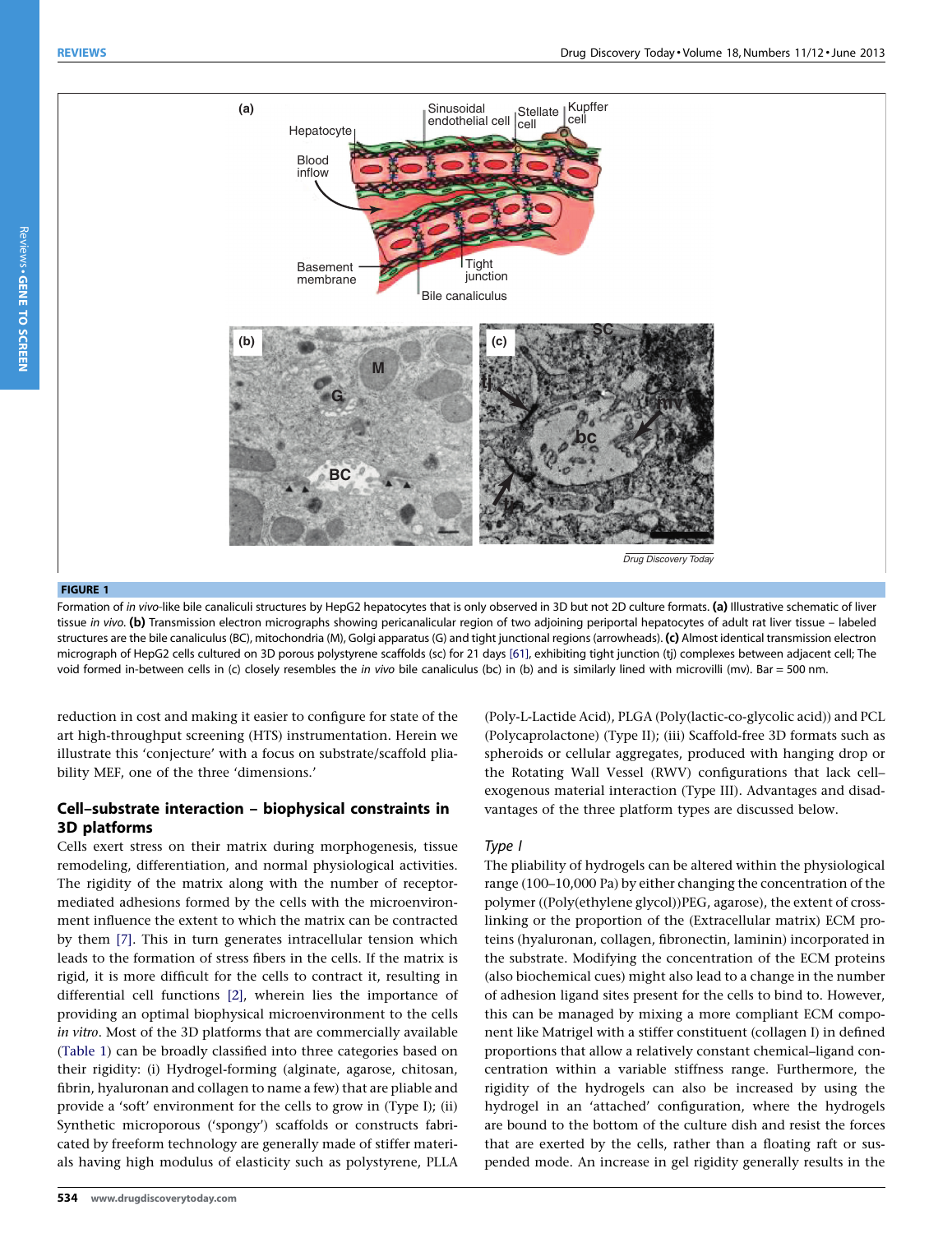<span id="page-2-0"></span>TABLE 1

| Elastic moduli for commercially available 3D platforms |                                                                      |                                                                                            |                                                                                                             |                                  |  |  |
|--------------------------------------------------------|----------------------------------------------------------------------|--------------------------------------------------------------------------------------------|-------------------------------------------------------------------------------------------------------------|----------------------------------|--|--|
| Company                                                | <b>Trade name</b>                                                    | <b>Type and material</b>                                                                   | Elastic moduli (kPa)                                                                                        | Ref.                             |  |  |
| <b>3DBiomatrix</b>                                     | Perfecta3D plates<br>Perfecta3D scaffolds                            | Hanging drops<br>Hydrogel                                                                  | <b>NA</b><br><b>NR</b>                                                                                      |                                  |  |  |
| <b>InSphero</b>                                        | GravityPlus plates                                                   | Hanging drops                                                                              | <b>NA</b>                                                                                                   |                                  |  |  |
| <b>BD</b>                                              | Matrigel                                                             | Laminin, collagen                                                                          | 0.45                                                                                                        | [62]                             |  |  |
| <b>Glycosan Biosystems</b>                             | Extracel                                                             | Hyaluronic acid and collagen                                                               | $0.011 - 3.5$                                                                                               | [63]                             |  |  |
| <b>GlobalCellSollutions/Hamilton</b>                   | <b>GEM</b>                                                           | Magnetic alginate microcarrier                                                             | $0.7\% - 0.203 \pm 0.013$<br>$1.5\% - 1.3 \pm 0.129$<br>$3.0\% - 3.01 \pm 0.084$                            | [64]                             |  |  |
| <b>Trevigen</b>                                        | <b>Cultrex 3D Matrix</b>                                             | BME, laminin, collagen                                                                     | 0.45                                                                                                        | $[62]$                           |  |  |
| Sigma                                                  | HydroMatrix<br>MaxGel                                                | Synthetic peptide hydrogel<br>Human ECM                                                    | $1.59 - 14.7$<br>120-380                                                                                    | [65]<br>[66]                     |  |  |
| QGel                                                   | MT 3D Matrix                                                         | PEG hydrogel                                                                               | 0.448-5.408 (0-2% PEGDA)                                                                                    | [67]                             |  |  |
| <b>Kollodis BioSciences</b>                            | <b>MAPTrix HyGel</b>                                                 | Chemically defined hydrogel                                                                | <b>NR</b>                                                                                                   |                                  |  |  |
| Synthecon Inc.                                         | <b>BIOFELT</b><br>Biomerix 3D Scaffold                               | PGA, PLLA, PLGA, custom<br>Polycarbonate polyurethane-urea                                 | <b>NR</b><br><b>NR</b>                                                                                      |                                  |  |  |
| Invitrogen                                             | Geltrex<br>AlgiMatrix                                                | Laminin, collagen<br>Alginate                                                              | 0.45<br>$0.7\% - 0.203 \pm 0.013$<br>$1.5\% - 1.3 \pm 0.129$<br>$3.0\% - 3.01 \pm 0.084$                    | [62]<br>[64]                     |  |  |
| <b>ZellWerk</b>                                        | Sponceram                                                            | Ceramic                                                                                    | <b>NR</b>                                                                                                   |                                  |  |  |
| amsbio                                                 | alvetex                                                              | Polystyrene                                                                                | 77                                                                                                          | $[11]$                           |  |  |
| 3DM Inc.                                               | PuraMatrix                                                           | Peptide                                                                                    | 1.59-14.7                                                                                                   | $[65]$                           |  |  |
| Corning                                                | <b>UltraWeb</b>                                                      | Polyamide                                                                                  | 0.725                                                                                                       | [68]                             |  |  |
| <b>3DBiotek</b>                                        | 3D Insert PCL<br>3D Insert PS<br>3D Insert PLGA<br><b>B-TCP Disc</b> | Polycaprolactone<br>Polystyrene<br>Poly(DL-lactide-co-glycolide)<br>β-Tricalcium phosphate | 500<br>3,680 (fibrous)<br>3,000 (porous)<br>24.6 $\pm$ 0.95 to 78.6 $\pm$ 2.36 ( $\times$ 10 <sup>6</sup> ) | [69]<br>$[70]$<br>[71]<br>$[72]$ |  |  |
| <b>MicroTissues Inc.</b>                               | 3D Petri Dish                                                        | Agarose                                                                                    | $3.2\% - 294$<br>$3.9\% - 496$<br>$6.7\% - 626$                                                             | $[73]$                           |  |  |

Abbreviations: BME: basement membrane extract; NA: not applicable; NR: not reported.

enhancement of proliferation and inhibition of differentiation because of elevation in the phosphorylation of focal adhesion kinase and the formation of focal adhesions, as shown by Paszek et al. [\[8\]](#page-5-0). Even though such platforms provide an in vivo-like pliable environment for the cells to grow in, they lack a defined geometry and fail to impose any physical constraints on the size of the aggregates. As such, the microtissues formed range from being just a cluster of few cells to larger tissues that are above the crucial size for oxygen diffusion and this might generate an adulterated outcome in response to drug exposure [\[9\].](#page-6-0)

#### Type II

Because the pliability of these scaffolds is above the physiological range, it is usually assumed that they fail to provide the optimum biophysical cues for the cells, yet they have been successful as shown by their commercial adoption (Table 1). However, it should be noted that it is not just the material that affects the pliability but also the form in which it is presented. For example, polystyrene in its bulk state as used in tissue culture plates has a very high elastic modulus (2–4 GPa; [\[10\]](#page-6-0)) but when used to fabricate salt leached microporous scaffolds, it exhibits a considerably lower modulus (77 kPa; [\[11\]](#page-6-0)). Also, ECM proteins can be coated on such scaffolds

to provide adhesion sites for the cells to attach. The protein coating might provide a more compliant surrounding for the cells, however it has been argued that the coating is very thin and it is a known fact that cells can sense and adapt in response to the topography independent of the adsorbed proteins [\[12\].](#page-6-0) The major advantages of type II scaffolds are that they have a defined geometry and controllable pore sizes that provide a strict spatial control on the dimension of the microtissues [\[9\]](#page-6-0) and are better suited for incorporation in HTS state of the art instrumentation.

#### Type III

Scaffold-free 3D culture production is either achieved in static conditions such as gravity-enforced hanging drops or dynamic conditions, such as RWV (Rotating Wall Vessel), Stirred Tank Reactors (CSTR), spinner vessels, and microfluidic chambers. In the dynamic configuration, shear stress generated because of the fluid flow constitutes the primary driving biophysical factor in absence of stress created because of the cells pulling onto to the material as in the previous cases. Microtissues generated by the above mentioned techniques have been used as in vivo surrogates far and wide [\[13,14\],](#page-6-0) however, these systems are generally labor intensive and are difficult to adapt in state-of-the-art HTS instrumentation.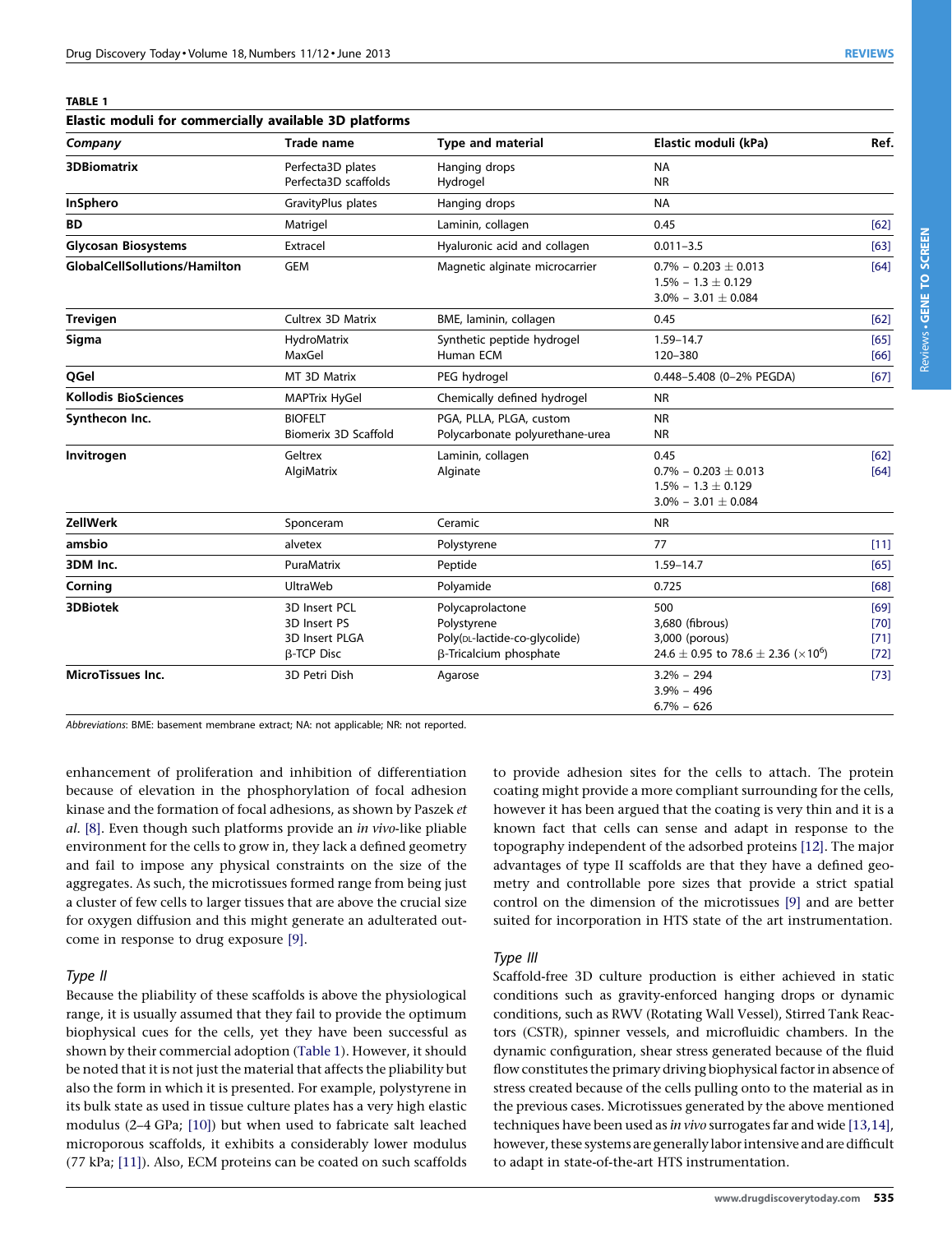# Cellular complex physiological relevance and drug discovery outcomes

Moving to second generation 3D cell culture platforms is being driven by the brief that the responses generated by the cells growing in a 3D format are not just 'different,' but are physiologically more relevant, when compared to cells cultured on traditional 2D surfaces. It is necessary to conclusively show that these responses produced in 3D formats are emulations of those that are seen in vivo. To be meaningful, these physiologically relevant outcomes (structural or functional) that are also known in vivo should be absent in 2D formats and such outcomes (CPRs) should be established for cells derived from the four major tissue types (epithelial, muscle, connective, and nerve). These outcomes can serve as a standard for determining how close a 3D culture is to its native tissue or which out of a given number of 3D platforms is better suited for a given application. Below, we explore some of the well established or provisional CPRs for cells derived from the three tissue types of most interest in preclinical drug discovery (epithelial, neuronal and cardiac).

#### CPR in liver tissue-derived cells

Because liver is the primary organ involved in the metabolism of xenobiotics, 3D constructs of hepatocytes are often used as a tool to screen for drug toxicity and test compounds that may affect liver cell function. As such, because of the vast amount of literature available, both structural and functional CPR responses for liver cells can be established with ease. One of the basic structural phenomena that distinguish liver cells in the native tissue from those cultured in 2D formats is polarity. While those in their natural environment possess structural and functional polarity [\[15,16\]](#page-6-0), the ones that are isolated and cultured on most flat nonporous surfaces do not [\[17,18\]](#page-6-0). In their native conditions, hepatocytes maintain a cuboidal shape, with two to three basal surfaces facing the sinusoid. The lateral domain between adjacent cells is divided by a polygonal network of microvilli-lined bile canaliculi ([Fig.](#page-1-0) 1) which is formed by membranes contributed from contiguous cells and comprises the apical domain of cells. Furthermore, position specific processes are carried out in each domain. For instance, proteins involved in the shuttling metabolites from the blood capillaries are centralized to the basal surface, while those involved in bile acid transport are confined to the apical domain. In monolayer, the development of such bile canalicular networks is sparse, heterogeneous and transient [\[16,19\]](#page-6-0) further differentiating it from native tissue and substantiating this structural element as a valid CPR outcome. In terms of function, hepatocytes in their native environment display high levels of liver specific activities like high cytochrome P450 activity [\[20\]](#page-6-0), transferrin secretion [\[21\]](#page-6-0), albumin production [\[21,22\],](#page-6-0) tyrosine aminotransferase induction [\[23\]](#page-6-0) and ureagenesis [\[24\]](#page-6-0) than their monolayer counterparts. Cells growing in a 2D format entirely lack or have very low levels of many Cytochrome P450 enzymes (CYPs) and transporters found in hepatocytes in vivo [\[25,26\].](#page-6-0) The CYPs are a family of phase 1 metabolizing enzymes that consist of 50 isoforms, six of which metabolize 90% of drugs [\[27\]](#page-6-0). The primary isoforms in human liver include CYP1A2, CYP2A6, CYP2C9, CYP2C19, CYP2D6, CYP2E1 and CYP3A4, making them a very important family of enzymes not only for screening purposes but also in validating the CPR of 3D liver cell cultures.

#### CPR in nerve tissue-derived cells

The literature on cells of neuronal origin has not provided a consensus toward establishing a neuronal microtissue CPR, however, several phenomena with high CPR outcome potential are more worthy of further exploration. For example, intracellular calcium oscillations are an innate characteristic of neural cells in vivo and have a pivotal role in synaptic signal transmission. Although calcium oscillations have been observed in both 2D and 3D nerve cell cultures, we submit that there should be differences in the nature of oscillations between the two cultures. The frequencies of these oscillations found in 3D cultures are considerably lower (e.g. 3.42/600 s, brain slices [\[28\]](#page-6-0); 8/600 s, NP cells derived from neurospheres [\[29\]\)](#page-6-0) than those found in 2D cultures (e.g. 60/600 s [\[30\]](#page-6-0), 60/600 s [\[31\]\)](#page-6-0) and is closer to many in vivo experiences (e.g. 3.6/600 s [\[32\]](#page-6-0)). Interestingly, the differences in voltage-gated calcium channel (VGCC) function in 2D and 3D cultures might partly be the underlying cause, because these channels are central to the movement of calcium into and out of cells [\[33\].](#page-6-0) It has been shown that intracellular calcium transients are significantly lower in 3D as compared with 2D cultures and this is more representative of the in vivo situation [\[11,13\]](#page-6-0). Also, L-type VGCC agonists and antagonists have previously been shown to enhance and abolish calcium oscillations, respectively, in nerve cells [\[34–37\],](#page-6-0) substantiating involvement of VGCC in the differential frequency of calcium oscillations found in different culture formats. These findings suggest potential for calcium transients and/or oscillations to serve as nerve cell CPR outcome.

#### CPR in muscle tissue-derived cells

Myocardial microtissues are of particular importance as they find application in HTS Q-T elongation assays, required for screening every drug in development [\[38\]](#page-6-0). Some recent examples of drugs that have been withdrawn from various markets because of Q-T interval prolongation effects include Droperidol (Inapsine; Akorn; 2001), Dofetilide (Tikosyn; Pfizer; 2004) and Thiordazine (Mellari; Novartis; 2005). As such, it is essential to establish a consensus for the CPR of cardiac microtissue to provide an in vivo-like tissue model for drug development and screening. A couple of phenomena that are characteristic of the native cardiac tissue in vivo, found in 3D cultures but are lacking in traditional monolayers include beat frequency and contraction force. In a study by Kelm et al. [\[39\]](#page-6-0), neonatal rat cardiomyocytes (NRC) showed rhythmic contractions at a beat frequency of 60 beats per minute (bpm) when they were grown as spheroids in a hanging drop culture. Similar beat frequencies  $(43 \pm 21$  bpm) have been seen when NRC were transplanted in vivo in adult rat and formed a microtissue [\[40\]](#page-6-0) which is considerably lower as compared with 2D culture  $(83.4 \pm 4.5 \text{ bpm} [41], 85.6 \pm 9.3 [42])$  $(83.4 \pm 4.5 \text{ bpm} [41], 85.6 \pm 9.3 [42])$  $(83.4 \pm 4.5 \text{ bpm} [41], 85.6 \pm 9.3 [42])$  $(83.4 \pm 4.5 \text{ bpm} [41], 85.6 \pm 9.3 [42])$  $(83.4 \pm 4.5 \text{ bpm} [41], 85.6 \pm 9.3 [42])$ . This is consistent with the fact that cells in monolayers exhibit exaggerated responses, specifically VGCC function which is responsible for cardiac cell contraction and has been discussed earlier. However, there are a few studies that have suggested otherwise, such as Zimmer-man et al. [\[43\]](#page-6-0) who reported the beat frequency of NRC growing as Engineered Heart Tissue (EHT) of 180 bpm. It should be noted that hearts from 2-day-old rats have a beat rate of 135–155 bpm [\[44\]](#page-6-0).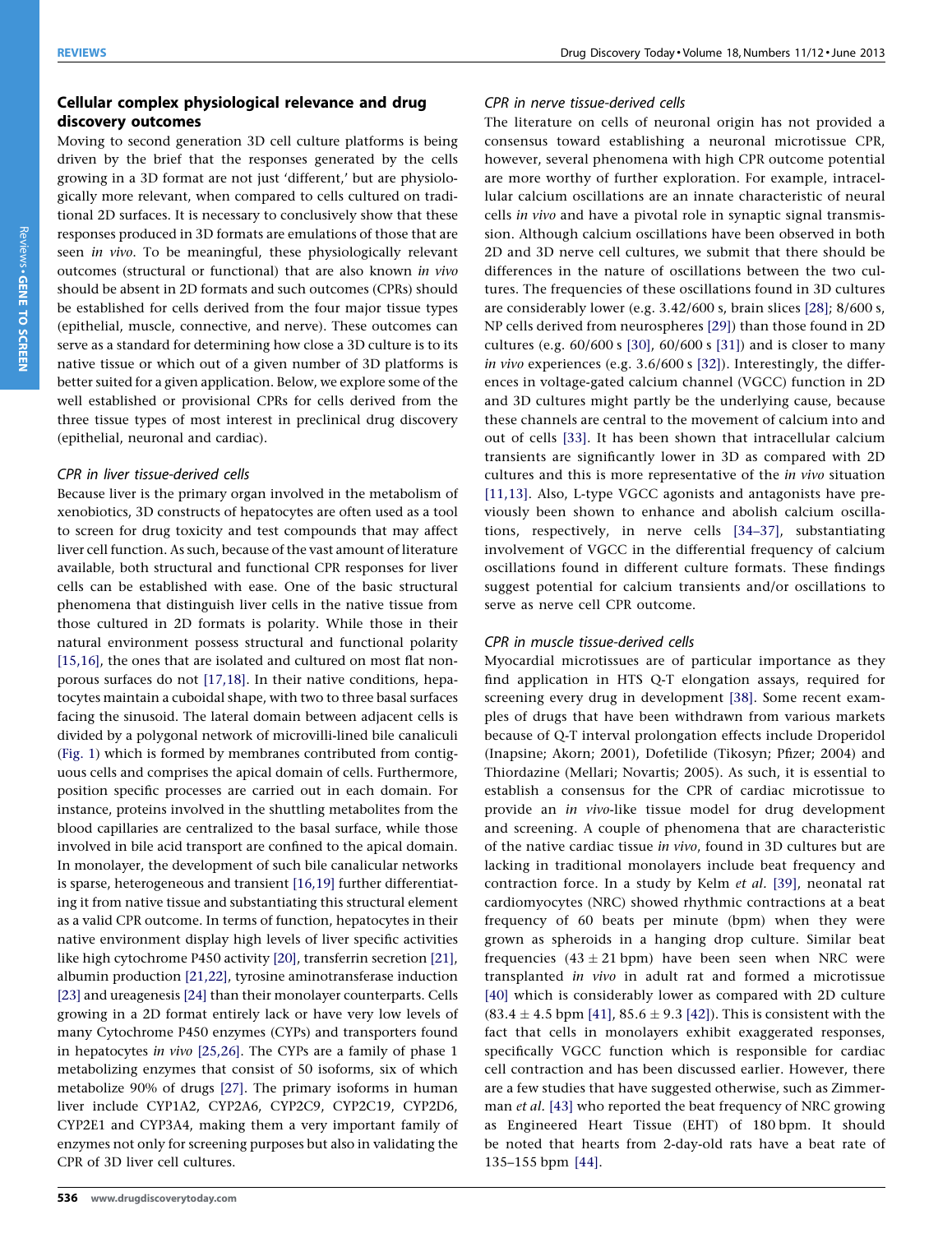#### CPR in HTS 3D platform validation

The two examples of liver and muscle cell culture used above, to illustrate the CPR concept, have traditionally been associated with low throughput later phases of discovery applications like toxicology. A relevant question is how relevant the examples are in early HTS phases of discovery. In response to this question, we submit that as long as the cells can express a target of interest, their 3D assay can be used for both HTS and low throughput discovery applications. For example, there is no reason why HepG2 (human hepatocellular carcinoma) cannot be used in both toxicology (low throughput) and chemotherapeutics HTS. Therefore, CPR should not be thought about only in the context of low throughput applications. As a matter of fact, 3D culture platforms are slowly finding their way into HTS laboratories. For example, studies of HTS assay robustness (in terms of  $Z'$  factor) with 3D cultures in high well-density plates (e.g. 96–384 wells) are beginning to appear [\[45,46\]](#page-6-0).

A drug exposure might generate a different, and in some cases a 'better,' response, such as differentiation toward a particular lineage, from cells growing on a 3D format as compared with those in a monolayer. However, in the absence of a validated CPR outcome, there would be no way of telling if the outcome is predictive of the in vivo response. For example, Tung et al. [\[47\]](#page-6-0) showed that two cytotoxic drugs had different effects on cells growing as spheroids in hanging drops and those in 2D. Had it been shown that the 3D spheroids produced in this particular platform emulated the native tissue and were validated using a particular CPR outcome, then the effect of the drugs on the spheroids would have been considered more predictive of its in vivo effect. Therefore, it is more desirable

that the existing and the upcoming novel 3D culture platforms are validated with respect to a CPR outcome known in the native tissue and then the results of a drug exposure would be a more physiologically relevant outcome that should lead to a better success rate in the drug development process.

### Relationship between CPR and biophysical factors – are they independent?

Cases where the biophysical MEFs do not seem to influence the CPR outcome have raised the question as to how much importance they command or to what extent they need to be exogenously included in construct design for HTS. Summarized in Table 2 are studies where liver cells were grown in type I, II and III scaffolds that provided vastly different biophysical cues with no difference in cellular function outcomes. Encapsulation of primary human hepatocytes (HHY41) in alginate beads (pliable; type I) has been shown to promote the growth of these cells leading to the formation of 3D aggregates and upregulation of liver specific functions [\[48\].](#page-6-0) Cells grown in this particular 3D format have prominent structural CPR features, such as junctional complexes and microvilli-lined network of canaliculi along with improved secretion of liver specific proteins, cytochrome P450 function, and urea synthesis. As the pliability of alginate beads is comparable to that of native hepatic tissue (bovine liver:  $0.62 \pm 0.24$  kPa and  $0.94 \pm 0.65$  kPa by ultrasound and Instron Young's modulus, respectively [\[49\]](#page-6-0)) and their resultant biophysical MEF can be considered optimal. Considering this as a standard, a porous polystyrene surface (rigid; 77 kPa) that has an elastic modulus considerably above the physiological range can be considered

TABLE 2

| Liver cell studies with different platforms, but similar CPR outcomes |                                               |                                                                               |                                                                                                                          |          |  |  |  |
|-----------------------------------------------------------------------|-----------------------------------------------|-------------------------------------------------------------------------------|--------------------------------------------------------------------------------------------------------------------------|----------|--|--|--|
| Cell line and type                                                    | Scaffold type and<br>material                 | <b>Structural CPR</b>                                                         | <b>Functional CPR</b>                                                                                                    | Ref.     |  |  |  |
| Rat small hepatocytes<br>(SHs)                                        | Stacked layers on<br>microporous membranes    | Bile canaliculi with luminal microvilli.<br>tight junctions, desmosomes       | Albumin secretion, tyrosine<br>aminotransferase expression                                                               | [74]     |  |  |  |
| HHY41                                                                 | Alginate beads                                | canaliculi with network of microvilli;<br>desmosomes and junctional complexes | Albumin secretion, fibrinogen,<br>$\alpha$ -1-antitrypsin production,<br>cytochrome P450 1A1 activity,<br>urea synthesis | [48]     |  |  |  |
| HepG2 and HHY41                                                       | Alginate beads                                | Desmosomes, junctional complexes<br>and canaliculi lined with microvilli      | Albumin secretion, CYP1A1,<br>CYP1A2 cytochrome p450 activity                                                            | $[75]$   |  |  |  |
| Lig-8 cell line (adult rat<br>liver progenitor)                       | Peptide hydrogel<br>(Puramatrix)              |                                                                               | Albumin secretion, CYP1A1,<br>CYP1A2, and CYP2E1 cytochrome<br>p450 activity                                             | [76]     |  |  |  |
| Primary rat hepatocytes,<br>HepG2                                     | Chitosan-collagen<br>coated PET mesh scaffold | microvilli                                                                    | Albumin secretion                                                                                                        | $[77]$   |  |  |  |
| <b>Primary rat hepatocytes</b>                                        | Nanofibrous/porous PLLA<br>scaffolds          | Tight junctions, bile canaliculi, gap<br>junctions                            | Glycogen storage, HNF-4 positive,<br>albumin secretion                                                                   | [54]     |  |  |  |
| HepG2                                                                 | Porous PS scaffold                            | Tight junctions, channels with microvilli                                     | Albumin secretion                                                                                                        | [50, 51] |  |  |  |
| <b>Primary rat hepatocytes</b>                                        | PMMA or PC polymer<br>scaffold                | Junctional complexes, luminal microvilli                                      | Albumin secretion, cytochrome<br>P450 activity, tyrosine<br>aminotransferase induction                                   | $[78]$   |  |  |  |
| Fetal porcine hepatocytes                                             | PLLA scaffolds                                |                                                                               | Albumin secretion, cytochrome<br>P450 1A1/2 capacity, ammonia<br>removal, urea synthesis                                 | $[79]$   |  |  |  |
| <b>Primary rat astrocytes</b>                                         | Spheroids                                     | Bile canaliculi, microvilli                                                   |                                                                                                                          | [57]     |  |  |  |

Abbreviations: PET: Poly(ethylene terephthalate); PC: Propylene carbonate; PMMA: Poly(methyl methacrylate); PS: Polystyrene.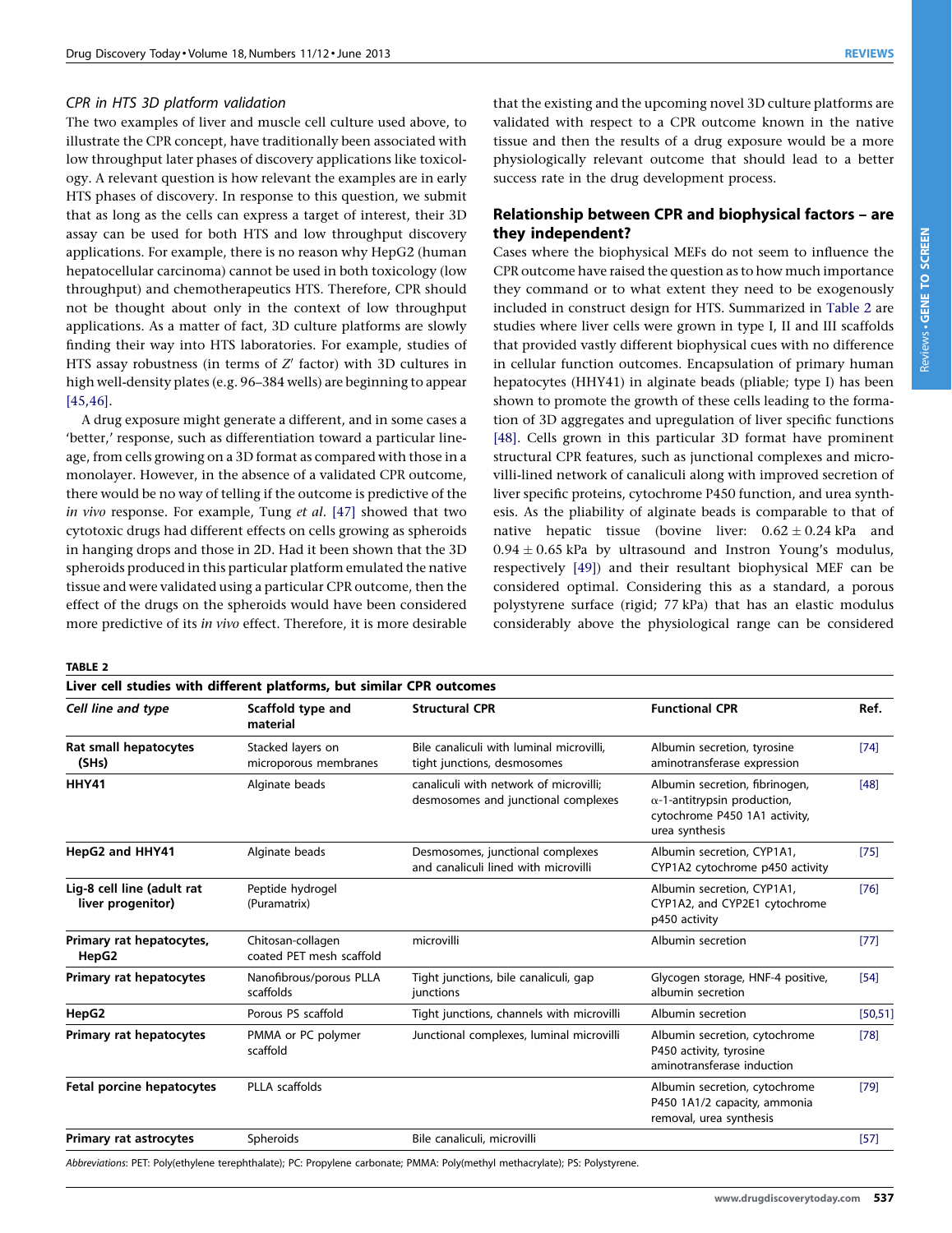<span id="page-5-0"></span>sub-optimal and the liver cells grown on it are expected to produce an aberrant or at least a significantly different outcome. However, studies by Bokhari et al. [\[50,51\]](#page-6-0) have shown that HepG2 cells grown on porous polystyrene scaffolds (type II) exhibit CPRs similar to those shown by microtissues grown on softer materials like higher viability, structural integrity and formation of bile canaliculi, enhanced liver function and drug response comparable to in vivo activity.

One might argue that the type of cells (e.g. primary hepatocytes versus hepatocellular carcinoma) and substrate rigidity might be a factor in screening results as cancerous cells are known to have a higher elastic modulus than the non-malignant phenotype and can easily adapt to a more rigid environment or substrate (e.g. standard polystyrene plates). However, the modulus of HepG2 cells (1.1, 1.6 and 1.4 kPa cultured on Collagen I-, Laminin-, and Matrigel-coated substrates, respectively [\[52\]](#page-6-0), 2 kPa by micropipette aspiration [\[53\]\)](#page-6-0) is not considerably higher than that of native tissue (bovine liver –  $0.62 \pm 0.24$  kPa and  $0.94 \pm 0.65$  kPa by ultrasound and Instron YM, respectively [\[48\]](#page-6-0)), while the modulus of polystyrene is well beyond the adaptability of the cell, thus ruling out the difference in cell phenotype and respective optimal growth environment elasticity requirement as major factors. This is further substantiated by the fact that primary hepatocytes grown in nanofibrous PLLA scaffolds have also exhibited comparable morphological and functional CPR outcomes [\[54\].](#page-6-0) Interestingly, the level of albumin produced by cells cultured on this scaffold for a day was found to be 70  $\mu$ g/10<sup>6</sup> cells (10  $\mu$ g/day/10<sup>6</sup> cells in 2D) which is considerably higher than that found in alignate beads (55  $\mu$ g/day/10<sup>6</sup> cells in 3D, 10  $\mu$ g/day/10<sup>6</sup> cells in 2D [\[48\]](#page-6-0)) and closer to that in vivo (140  $\mu$ g/day/10<sup>6</sup> cells in adult normal rat liver [\[55\]](#page-6-0)). Furthermore, to totally eliminate the effects of substrate pliability and cell–material interactions, spheroid systems that lack any physical scaffolding for cells (type III) can be considered. Such systems, whether employed in static (hanging drops) or dynamic state (RWV [\[56\]](#page-6-0) or spinner flasks [\[57\]](#page-6-0)) have yielded CPR outcomes similar to the previous cases. Hence, it can be inferred from these studies that neither the pliability (soft, rigid or scaffold-free) nor the structure (microporous or nanofibrous) of the substrate has a major effect on the CRP phenomena exhibited by the liver cells grown therein. A similar analysis is needed if this is also the case for cells derived from other tissue types.

A possible explanation for the above lack of pliability effect comes from the 'cell-on-cell' hypothesis [\[58\],](#page-6-0) where cell-to-cell contacts appear to have a more pivotal role as neighboring cells provide a soft 'stroma' for surrounding cells and produce responses similar to those seen when cells are grown in softer gels. For example, prominent actomyosin striation can be seen in myotubes when they are cultured on top of a layer of muscle cells. The lower layer of myotubes that adheres more strongly to the rigid substrate shows formation of ample stress fibers, however, myotubes in the upper layers differentiate to a more physiological, striated state with an elastic modulus in a range similar to that of gels suited for differentiation and also the native muscle tissue [\[58\]](#page-6-0). Similarly, a basal layer of astrocytes grown on glass provides a pliable environment optimal for branching of neurons, which is similar to gels having brain-like pliability [\[59\]](#page-6-0). Also, when endothelial cells seeded at a high density become confluent, they have similar morphologies on both pliable and rigid substrates [\[60\],](#page-6-0) which differ from cells in a monolayer that are attached only to an underlying rigid surface that cause actin cytoskeletal remodeling and spreading. A similar phenomenon might be responsible for the above discussed liver cell CPR outcomes from cells grown on rigid porous scaffolds (type II/high muduli) where only the outermost layer of the microtissue comes in contact and adapts to the pliability of the substrate while the cells in the core grow in the softer environment provided by peripheral cells. However, whether it is only the peripheral layer that is affected by substrate rigidity or a radial gradient in elastic modulus exists within the microtissue is not yet known and requires further investigation.

#### Concluding remarks

With the field of 3D cell culture moving into its second generation products, the significance of translational research is increasing. Up until now, much thought and effort has been put towards engineering an optimal 3D microenvironment that can emulate the characteristics of the native milieu. However, adapting stateof-the-art cell-based HTS platforms to accommodate 3D cultures requires a balance between simplistic architecture, control over microenvironmental parameters, structural and functional integrity of microtissues and cost effectiveness. Based on the current state of knowledge, it is fair to suggest that in some cases, biophysical factors might not be necessary for obtaining CPR outcomes in vitro, which are predictive of treatment/drug efficacy in vivo as the microtissues might be creating their own physical domain (endogenous ECM) rendering the exogenously incorporated factors less important. Elimination of such redundant physical cues might lead to a better control over important parameters like aggregate size and hypoxia, easier adaptability to automated handling and a reduction in high costs that are currently associated with 3D cell culture platforms. However, more translational research spanning different platforms, constituting a vast array of biophysical factors such as pliability (soft, rigid or scaffold free) and structure (microporous or nanofibrous) is required to establish a design philosophy consensus.

#### References

- 1 Kisaalita, W.S. (2010) 3D Cell-Based Biosensors in Drug Discovery Programs: Microtissue Engineering for High Throughput Screening. CRC Press, Taylor & Francis Group, Boca Raton, FL
- 2 Griffith, L.G. and Swartz, M.A. (2006) Capturing complex 3D tissue physiology in vitro. Nat. Rev. Mol. Cell Biol. 7, 211–224
- 3 Green, J.A. and Yamada, K.M. (2007) Three-dimensional microenvironments moderate fibroblast signaling responses. Adv. Drug Deliv. Rev. 59, 1289–1293
- 4 Lai, Y. et al. (2011) Biomarkers for simplifying HTS 3D cell culture platforms for drug discovery: the case for cytokines. Drug Discov. Today 16, 293–297
- 5 Debnath, J. and Brugge, J.S. (2005) Modelling glandular epithelial cancers in threedimensional cultures. Nat. Rev. Cancer 5, 75–688
- 6 do Amaral, J.B. et al. (2010) Cell death and lumen formation in spheroids of MCF-7 cells. Cell Biol. Int. 34, 267–274
- 7 Grinnell, F. et al. (1999) Differences in the regulation of fibroblast contraction of floating versus stressed collagen matrices. J. Biol. Chem. 274, 918–923
- 8 Paszek, M.J. et al. (2005) Tensional homeostasis and the malignant phenotype. Cancer Cell 8, 241–254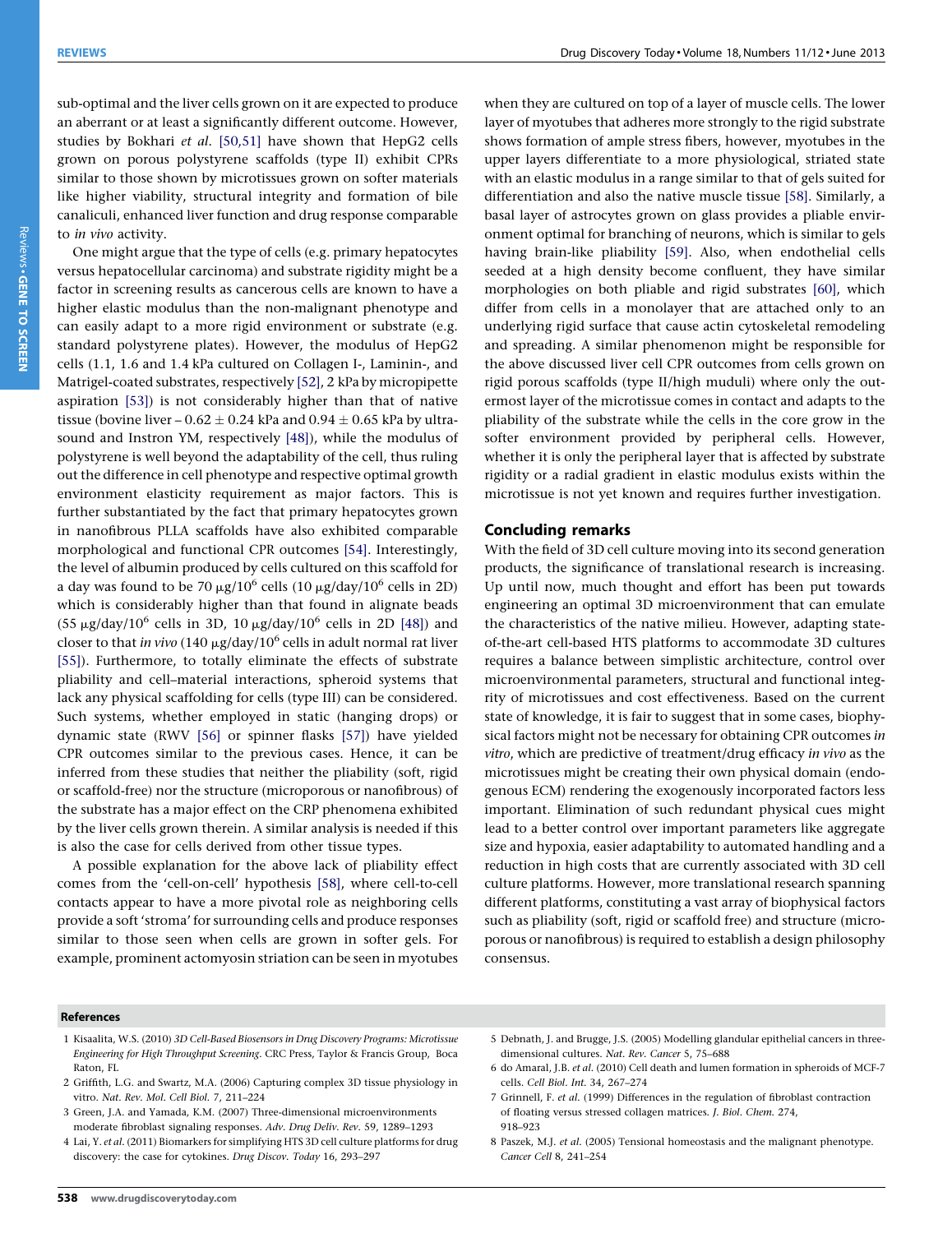- <span id="page-6-0"></span>9 Asthana, A. and Kisaalita, W.S. (2012) Microtissue size and hypoxia in HTS with 3D cultures. Drug Discov. Today <http://dx.doi.org/10.1016/j.drudis.2012.03.004>
- 10 Chen, A.A. et al. (2009) Modulation of hepatocyte phenotype in vitro via chemomechanical tuning of polyelectrolyte multilayers. Biomaterials 30, 1113–1120
- 11 Lai, Y. and Kisaalita, W.S. (2012) Performance evaluation of 3D polystyrene 96-well plates with human neural stem cells in a calcium assay. J. Lab. Autom. 17, 284–292
- 12 Lim, J.Y. and Donahue, H.J. (2007) Cell sensing and response to micro- and nanostructured surfaces produced by chemical and topographic patterning. Tissue Eng. 13, 1879–1891
- 13 Cheng, K. et al. (2008) Three-dimensional polymer scaffolds for high throughput cell-based assay systems. Biomaterials 29, 2802–2812
- 14 Lai, Y. et al. (2011) Neural cell 3D microtissue formation is marked by cytokines' upregulation. PLoS ONE 6, E26821
- 15 Hubbard, A.L. et al. (1994) Hepatocyte surface polarity. In The Liver: Biology and Pathobiology (Arias, I.M., Boyer, J.L., Fausto, N., Jakoby, W.B., Schachter, D., Shafritz, D., eds), Raven Press, New York
- 16 Maurice, M. et al. (1988) Formation of plasma membrane domains in rat hepatocytes and hepatoma cell lines in culture. J. Cell Sci. 90, 79–92
- 17 Moghe, P.V. et al. (1996) Culture matrix configuration and composition in the maintenance of hepatocytes polarity and function. Biomaterials 17, 373–385
- 18 LeCluyse, E.L. et al. (1994) Formation of extensive canalicular networks by rat hepatocytes cultured in collagen-sandwich configuration. Am. J. Physiol. 266, C1764–C1774
- 19 Knop, E. et al. (1995) Ultrastructural and functional differentiation of hepatocytes under long-term culture conditions. Anat. Rec. 242, 337–349
- 20 Wu, F.J. et al. (1999) Enhanced cytochrome P450 1A1 activity of self-assembled rat hepatocyte spheroids. Cell Transplant. 8, 233–246
- 21 Tong, et al. (1990) Long-term culture of rat liver cell spheroids in hormonally defined media. Exp. Cell Res. 189, 87–92
- 22 Koide, N. et al. (1990) Formation of multicellular spheroids composed of adult rat hepatocytes in dishes with positively charged surfaces and under other nonadherent environments. Exp. Cell Res. 186, 27–235
- 23 Landry, J. et al. (1985) Spheroidal aggregate culture of rat liver cells: histotypic reorganization, biomatrix deposition, and maintenance of functional activities. J. Cell Biol. 101, 914–923
- 24 Wu, F.J. et al. (1996) Efficient assembly of primary rat hepatocyte spheroids for tissue engineering applications. Biotechnol. Bioeng. 50, 404–415
- 25 Wilkening, S. et al. (2003) Comparison of primary human hepatocytes and hepatoma cell line HepG2 with regard to their biotransformation properties. Drug Metab. Dispos. 31, 1035–1042
- 26 Ek, M. et al. (2007) Expression of drug metabolizing enzymes in hepatocyte-like cells. Chem. Pharmacol. 74, 496–503
- 27 Lynch, T. and Price, A. (2007) The effect of cytochrome P450 metabolism on drug response, interactions and adverse effects. Am. Fam. Phys. 76, 391–396
- 28 Kawamura, M., Jr and Kawamura, M. (2011) Long-term facilitation of spontaneous calcium oscillations in astrocytes with endogenous adenosine in hippocampal slice cultures. Cell Calcium 49, 249–258
- 29 Striedinger, K. et al. (2007) Exocytosis of ATP from astrocyte progenitors modulates spontaneous  $Ca^{2+}$  oscillations and cell migration. Glia 55, 652-662
- 30 Numakawa, T. et al. (2002) Brain-derived neurotrophic factor-induced potentiation of Ca(2+) oscillations in developing cortical neurons. J. Biol. Chem. 277, 6520–6529
- 31 Hemstapat, K. et al. (2004) Measurement of intracellular  $Ca^{2+}$  in cultured rat embryonic hippocampal neurons using a fluorescence microplate reader: potential application to biomolecular screening. J. Pharmacol. Toxicol. Methods 49, 81–87
- 32 Kuribara, M. et al. (2010) BDNF stimulates  $Ca^{2+}$  oscillation frequency in melanotrope cells of Xenopus laevis: contribution of IP3-receptor-mediated release of intracellular Ca<sup>2+</sup> to gene expression. Gen. Comp. Endocrinol. 169, 123-129
- 33 Dunn, T.A. and Feller, M.B. (2008) Imaging second messenger dynamics in developing neural circuits. Dev. Neurobiol. 68, 835–844
- 34 Charles, A.C. et al. (1996) Intercellular calcium waves in neurons. Mol. Cell. Neurosci. 7, 337–353
- 35 Costantin, J.L. and Charles, A.C. (1999) Spontaneous action potentials initiate rhythmic intercellular calcium waves in immortalized hypothalamic (GT1-1) neurons. J. Neurophysiol. 82, 429–435
- 36 Tomic´, M. et al. (1999) Characterization of plasma membrane calcium oscillator in rat pituitary somatotrophs. J. Biol. Chem. 274, 5693–35702
- 37 Simeone, K.A. et al. (2011) L-Type calcium channel blockade reduces network activity in human epileptic hypothalamic hematoma tissue. Epilepsia 52, 531–540
- 38 Fermini, B. and Fossa, A.A. (2003) The impact of drug-induced QT interval prolongation on drug discovery and development. Nat. Rev. Drug Discov. 2, 39–447
- 39 Kelm, J.M. et al. (2004) Design of artificial myocardial microtissues. Tissue Eng. 10, 201–214
- 40 Li, R.K. et al. (1996) In vivo survival and function of transplanted rat cardiomyocytes. Circ. Res. 78, 283–288
- 41 Er, F. et al. (2003) Dominant-negative suppression of HCN channels markedly reduces the native pacemaker current If and undermines spontaneous beating of neonatal cardiomyocytes. Circulation 107, 485–489
- 42 Michels, G. et al. (2006) Long-term and immediate effect of testosterone on single Ttype calcium channel in neonatal rat cardiomyocytes. Endocrinology 147, 5160-5169
- 43 Zimmermann, W.H. et al. (2000) Three-dimensional engineered heart tissue from neonatal rat cardiac myocytes. Biotechnol. Bioeng. 68, 106–114
- 44 Wiechert, S. et al. (2003) 24-h Langendorff-perfused neonatal rat heart used to study the impact of adenoviral gene transfer. Am. J. Physiol. Heart Circ. Physiol. 285, H907-H914
- 45 Hsiao, A.Y. et al. (2012) 384 hanging drop arrays give excellent Z-factors and allow versatile formation of co-culture spheroids. Biotechnol. Bioeng. 109, 1293–1304
- 46 Lai, Y. and Kisaalita, W. (2012) Performance evaluation of 3D polystyrene 96-well plates with human stem cells and the calcium assay. J. Lab. Autom. 17, 284–292
- 47 Tung, Y.C. et al. (2011) High-throughput 3D spheroid culture and drug testing using a 384 hanging drop array. Analyst 136, 473–478
- 48 Selden, C. et al. (1999) Three-dimensional in vitro cell culture leads to a marked upregulation of cell function in human hepatocyte cell lines – an important tool for the development of a bioartificial liver machine. Ann. NY Acad. Sci. 875, 353–363
- 49 Chen, E. et al. (1996) Young's modulus measurements of soft tissues with application to elasticity imaging. IEEE Trans. Ultra Ferro. Freq. Control 43, 191–194
- 50 Bokhari, M. et al. (2007) Culture of HepG2 liver cells on three dimensional polystyrene scaffolds enhances cell structure and function during toxicological challenge. J. Anat. 211, 567–576
- 51 Bokhari, M. et al. (2007) Novel cell culture device enabling three-dimensional cell growth and improved cell function. Biochem. Biophys. Res. Commun. 354, 1095–1100
- 52 Sharma, S. et al. (2009) Influence of substrates on hepatocytes: a nanomechanical study. J. Scann. Probe Microsc. 4, 7–16
- 53 Yin, C. et al. (2003) Adhesion contact dynamics of HepG2 cells on galactoseimmobilized substrates. Biomaterials 24, 837–850
- 54 Bierwolf, J. et al. (2011) Primary rat hepatocyte culture on 3D nanofibrous polymer scaffolds for toxicology and pharmaceutical research. Biotechnol. Bioeng. 108, 141–150
- 55 Uygun, B.E. et al. (2010) Organ reengineering through development of a transplantable recellularized liver graft using decellularized liver matrix. Nat. Med. 16, 814–820
- 56 Chang, T.T. and Hughes-Fulford, M. (2008) Monolayer and spheroid culture of human liver hepatocellular carcinoma cell line cells demonstrate distinct global gene expression patterns and functional phenotypes. Tissue Eng. A 14, 1–9
- 57 Abu-Absi, S.F. et al. (2002) Structural polarity and functional bile canaliculi in rat hepatocyte spheroids. Exp. Cell Res. 274, 56–67
- 58 Discher, D. et al. (2005) Tissue cells feel and respond to the stiffness of their substrate. Science 310, 1139–1143
- 59 Georges, P.C. et al. (2006) Matrices with compliance comparable to that of brain tissue select neuronal over glial growth in mixed cortical cultures. Biophys. J. 90, 3012–3018
- 60 Yeung, T. et al. (2005) Effects of substrate stiffness on cell morphology, cytoskeletal structure, and adhesion. Cell Motil. Cytoskeleton 60, 24–34
- 61 Crawford, J.M. et al. (1995) Imaging biliary lipid secretion in the rat: ultrastructural evidence for vesiculation of the hepatocyte canalicular membrane. J. Lipid Res. 36, 2147–2163
- 62 Soofi, S.S. et al. (2009) The elastic modulus of Matrigel as determined by atomic force microscopy. J. Struct. Biol. 167, 216–219
- 63 Vanderhooft, J.L. et al. (2009) Rheological properties of cross-linked hyaluronangelatin hydrogels for tissue engineering. Macromol. Biosci. 9, 20–28
- 64 West, E.R. (2007) Physical properties of alginate hydrogels and their effects on in vitro follicle development. Biomaterials 28, 4439–4448
- 65 Leon, E.J. et al. (1998) Mechanical properties of a self-assembling oligopeptide matrix. J. Biomater. Sci. Polym. Ed. 9, 297–312
- 66 Choi, J.S. et al. (2010) Fabrication of porous extracellular matrix scaffolds from human adipose tissue. Tissue Eng. C 16, 387–396
- 67 Peyton, S.R. et al. (2006) The use of poly(ethylene glycol) hydrogels to investigate the impact of ECM chemistry and mechanics on smooth muscle cells. Biomaterials 27, 4881–4893
- 68 Ayres, V.M. et al. (2010) Scanning probe recognition microscopy investigation of neural cell prosthetic properties. Int. J. Nanomanuf. 6, 279–290
- 69 Olah, L. et al. (2006) Synthesis, structural and mechanical properties of porous polymeric scaffolds for bone tissue regeneration based on neat poly(episoncaprolactone) and its composites with calcium carbonate. Polym. Adv. Technol. 17, 889–897